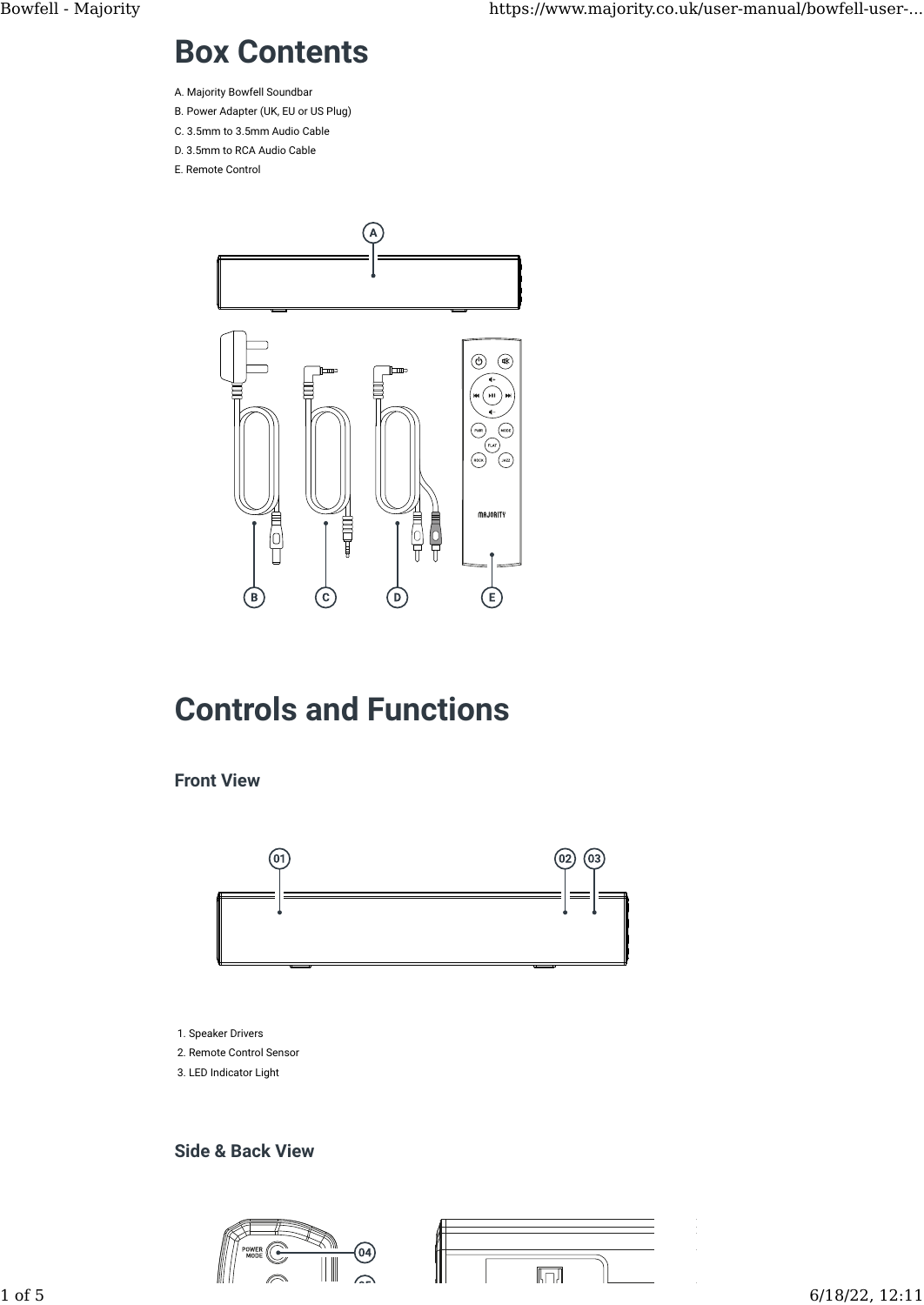Bowfell - Majority https://www.majority.co.uk/user-manual/bowfell-user-...





4. Power/Mode

- 5. Volume Up
- �. Volume Down
- 7. 3.5mm Line In AUX Port
- �. USB Port
- 9. Optical Port
- 10. DC Power Port

#### Remote Control



- 11. Power On/Off
- 12. Volume Up
- 13. Previous/Back
- 14. Volume Down
- 15. Pair
- 1�. Flat
- 17. Rock
- 1�. Mute
- 19. Next/Forward
- 20. Play/Pause
- 21. Mode

#### 22. Jazz

# Instructions Guide

**O** Please note all (Ref.) refer to the Controls and Functions in the above diagrams.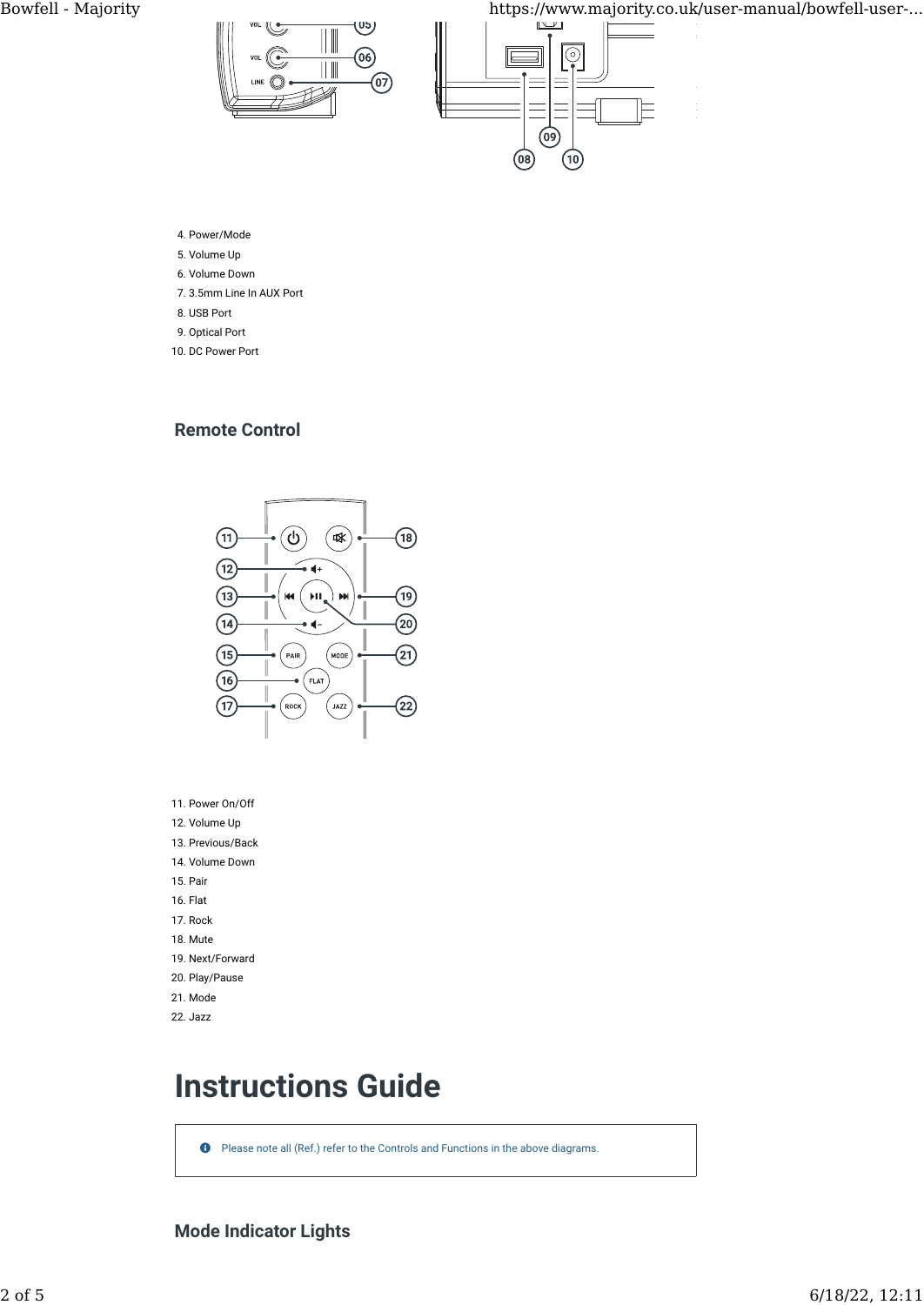| <b>State</b>               | <b>LED Indicator Light</b> |
|----------------------------|----------------------------|
| Power Off                  | Red                        |
| Optical Mode               | Orange                     |
| <b>USB Mode</b>            | Light Blue                 |
| <b>AUX Mode</b>            | Green                      |
| <b>Bluetooth Ready</b>     | <b>Flashing Blue</b>       |
| <b>Bluetooth Connected</b> | Blue                       |

#### Connecting to the Mains Supply

 Ensure that the power supply voltage is within the range of 100V~240V. Any other voltage may cause damage to the unit.

Connect the mains plug to a mains socket. Ensure that the mains plug is fully inserted into the mains socket.

The mains plug/appliance coupler is used as the disconnect device. The disconnect device must remain readily operable.

Connect the Adapter to the DC power port in the back of the soundbar (Ref.10).

Press the POWER button on the remote control (Ref.11) or press and hold the POWER/MODE button for 3 seconds on the side of the soundbar (Ref.4) to turn the unit on or off.

#### Using the USB Input

Connect your USB stick/drive to the USB port (Ref.8) on the back of the soundbar.

Press the MODE button on the remote control (Ref.21) or the POWER/MODE button on the side of the soundbar (Ref.4) to switch to USB mode. The mode indicator LED will turn LIGHT BLUE (Ref.3).

#### Using the Optical Input

 You will need an audio source with an optical audio output and a digital optical audio cable (not included).

Connect the optical cable to the optical output on the audio source and to the OPTICAL port in the back of the soundbar (Ref.9).

Press the MODE button on the remote control (Ref.21) or the POWER/MODE button on the side of the soundbar (Ref.4) to switch to OPTICAL mode. The mode indicator LED will turn ORANGE (Ref.3).

Using the native controls on your connected device, ensure the audio settings are set to PCM or Optical Audio.

#### Using the RCA Input

You will need An audio source with an RCA Output and an RCA cable (included).

Connect the RCA cable to the RCA output on the audio source and to the LINE port on the side of the soundbar (Ref.7).

Press the MODE button on the remote control (Ref.21) or the POWER/MODE button on the side of the soundbar (Ref.4) to switch to AUX mode. The mode indicator LED will turn GREEN (Ref.3).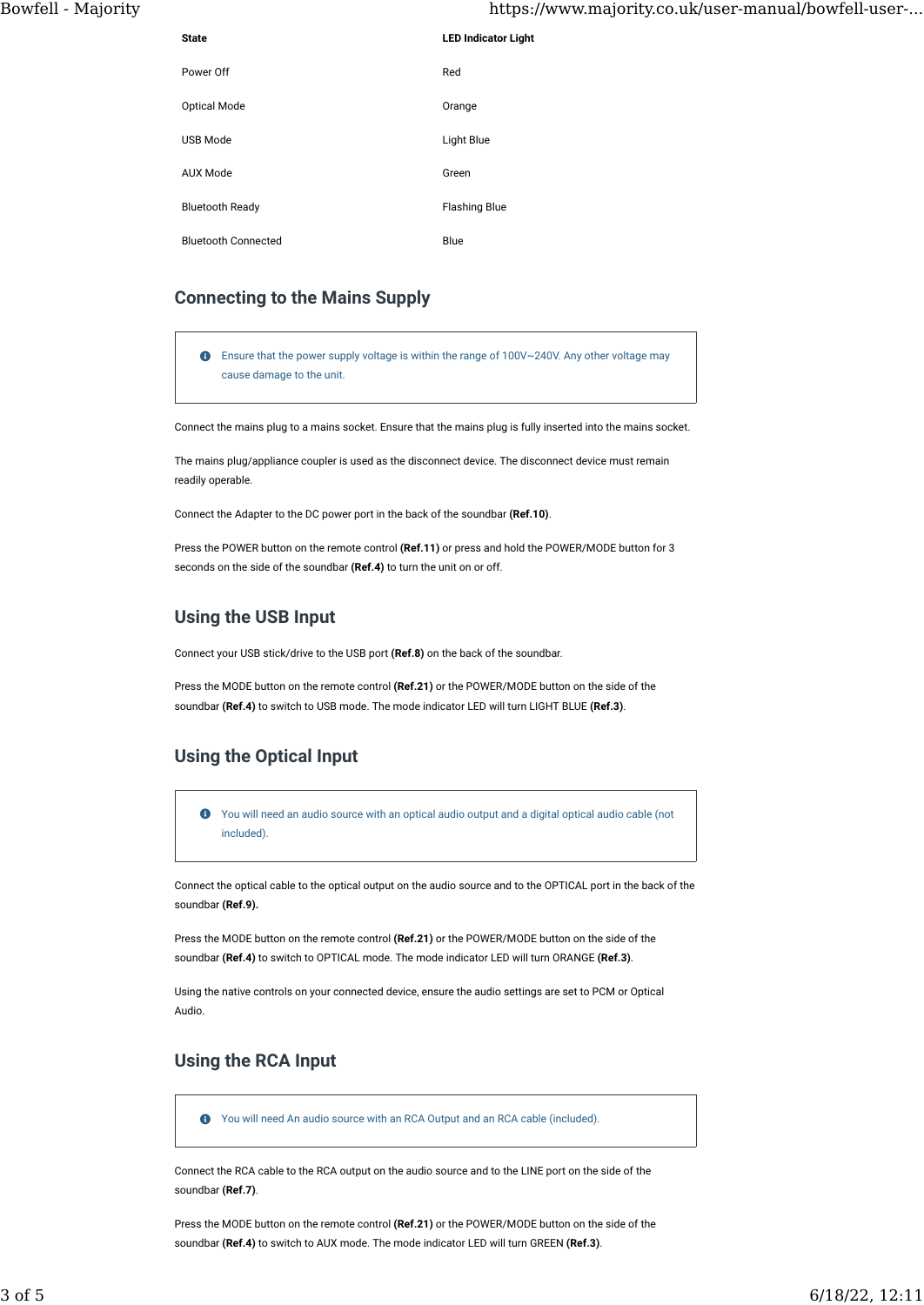Using the native controls on your connected device, make sure the audio settings are set to Analog stereo output/RCA/Audio output.

#### Using the AUX/Line In Port

Plug one end of a 3.5mm audio input cable (included) into the LINE port on the side of the soundbar (Ref.7).

Plug the other end of the cable into the audio output/headphone output on your MP3 player or audio device.

Press the MODE button on the remote control (Ref.21) or the POWER/MODE button on the side of the soundbar (Ref.4) to switch to AUX mode. The mode indicator LED will turn GREEN (Ref.3).

#### Bluetooth Operation

#### Pairing a Bluetooth Device for the First Time

Press the MODE button on the remote control (Ref.21) or the POWER/MODE button on the side of the soundbar (Ref.4) to switch to Bluetooth mode. The mode indicator LED will FLASH BLUE (Ref.3).

Using the native controls on your Bluetooth device, select the "Majority Bowfell" when prompted to choose a Bluetooth device.

If your device requests a password, enter the default "0000". If you encounter issues at this stage, please refer to the user manual for your Bluetooth device for instructions on pairing and connecting Bluetooth devices.

When successfully paired and connected, a confirmation voice saying 'connected' will issue from the unit and the indicator LED will turn SOLID BLUE (Ref.3). After the initial pairing, the unit will stay paired unless unpaired manually by the user, or until the device is reset.

To unpair, hold down the PAIR button on the remote control for 3 seconds (Ref.15). You can now pair the soundbar with another Bluetooth device.

If your device should become unpaired or you find it is unable to connect, repeat the steps above.

#### Sound Effect Modes

To adjust the sound effect of the soundbar, press either the ROCK (Ref. 17) or JAZZ (Ref.22) button on the remote control. To restore the default sound settings, press the FLAT button (Ref.16) on the remote control.

### **Warranty**

[Register your Majority product \(https://www.majority.co.uk/register/\)](https://www.majority.co.uk/register/) within 30 days of purchase to activate your extended 3 Year Warranty. Gain access to all the benefits and lifetime technical support (see our [Extended Warranty \(https://www.majority.co.uk/returns-warranty/\)](https://www.majority.co.uk/returns-warranty/) details for more info).

# **Specifications**

| Model No.              | BOW-BAR-BLK               |
|------------------------|---------------------------|
| <b>Dimensions</b>      | 38.8 x 5.4 x 7.2 cm       |
| Power                  | DC $12V = 1.5A$           |
| Weight                 | 1.5 kg                    |
| <b>Speakers</b>        | Stereo                    |
| <b>Supported Files</b> | MP3, WMA, WAV, FLAC, AAC+ |
| Presets                | n/a                       |
| AUX                    | $3.5 \text{ mm}$          |